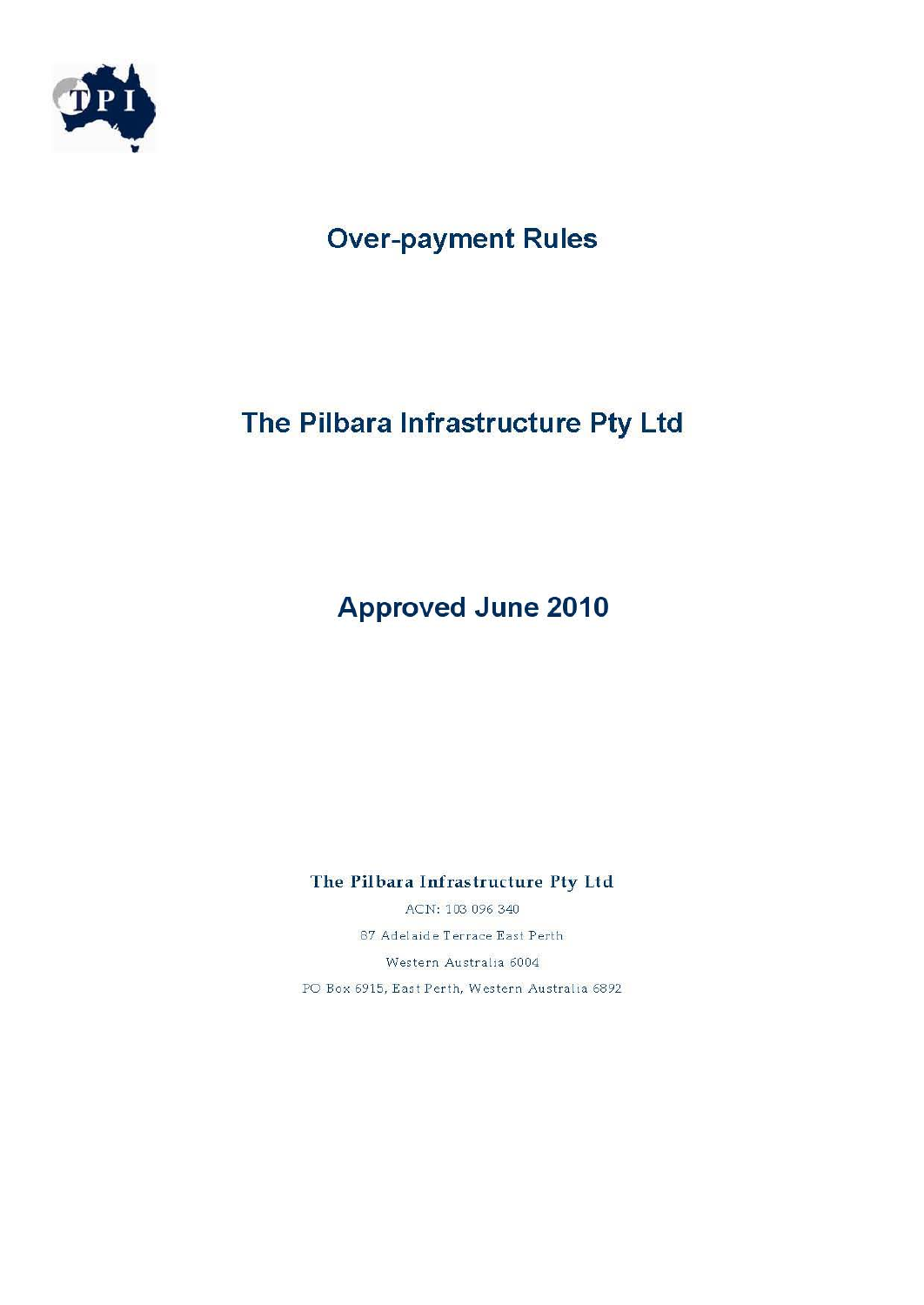

#### **OVER-PAYMENT RULES**

 **Document No.: R-PL-RA-0005** 

**Revision No.:** 1

 **Issue Date: 17 May 2010** 

#### **Amendment History**

| <b>Rev No</b> | <b>Description / Comments</b> | <b>Prepared</b><br>Bv | <b>Checked</b><br>Bv | Approved<br>By | <b>Issue Date</b> |
|---------------|-------------------------------|-----------------------|----------------------|----------------|-------------------|
|               | Issued to ERA for release     | GD                    | ΒP                   | ΚM             | 10 May 10         |
|               | Reissued following ERA advice | GD                    | ΒP                   | ΚM             | 17 May 10         |

| οı       | <b>REV NO.</b> | <b>ISSUE DATE</b> | <b>PREPARED BY:</b><br>. | <b>EVIEWED BY</b> | APPROVED BY<br>гu |
|----------|----------------|-------------------|--------------------------|-------------------|-------------------|
| <u>.</u> |                | MAY 2010          | LAF-<br>.DE!             | ™RTON<br>лн       | <b>MCLEAN</b>     |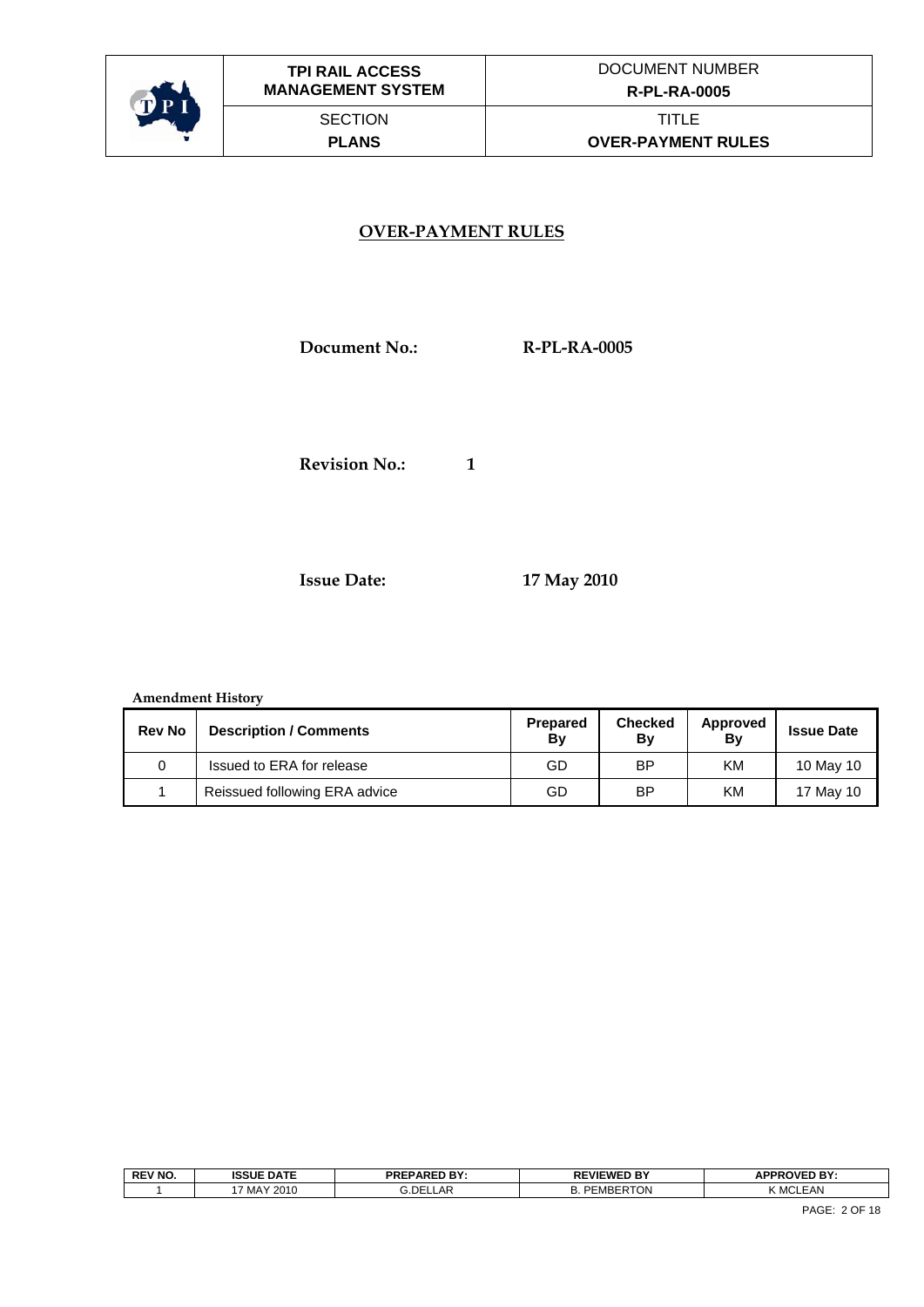

| 1              | Introduction       |                                                              |    |
|----------------|--------------------|--------------------------------------------------------------|----|
| $\overline{2}$ |                    | <b>Basis of the Over-payment Rules</b>                       | 5  |
|                | 2.1.1              | <b>Definition of Route Sections</b>                          | 5  |
|                | 2.1.2              | <b>Regulatory Ceiling</b>                                    | 5  |
|                | 2.1.3              | Revenue for the purposes of the Ceiling Price Test           | 5  |
|                | 2.1.4              | <b>Breaches of the Ceiling Price Test</b>                    | 5  |
|                | 2.1.5              | Over-payments and under-recoveries                           | 6  |
|                | 2.1.6              | Allocation of Access Revenue                                 | 7  |
|                | 2.1.7              | Allocation of Non-access Revenue                             | 7  |
|                | 2.1.8              | Allocation of an over-payment                                | 8  |
| 3              |                    | Over-payment rules                                           | 9  |
| 4              |                    | <b>Application of the Over-payment Rules</b>                 | 12 |
| 5              |                    | <b>Compliance and Review</b>                                 | 13 |
| 6              |                    | Referencing between Over-payment Rules and Access Agreements | 14 |
| 7              | <b>Definitions</b> |                                                              | 15 |
|                | Schedule 1         |                                                              | 17 |

| <b>REV NO.</b> | <b>ISSUE DATE</b> | <b>PREPARED BY:</b>    | <b>REVIEWED BY</b><br>◥∟   | <b>APPROVED BY</b> |
|----------------|-------------------|------------------------|----------------------------|--------------------|
|                | MAY 2010          | ∙DE:ذ<br>$\sim$<br>∟AԻ | <b>MBERTON</b><br>nг<br>.כ | . MCLEAN           |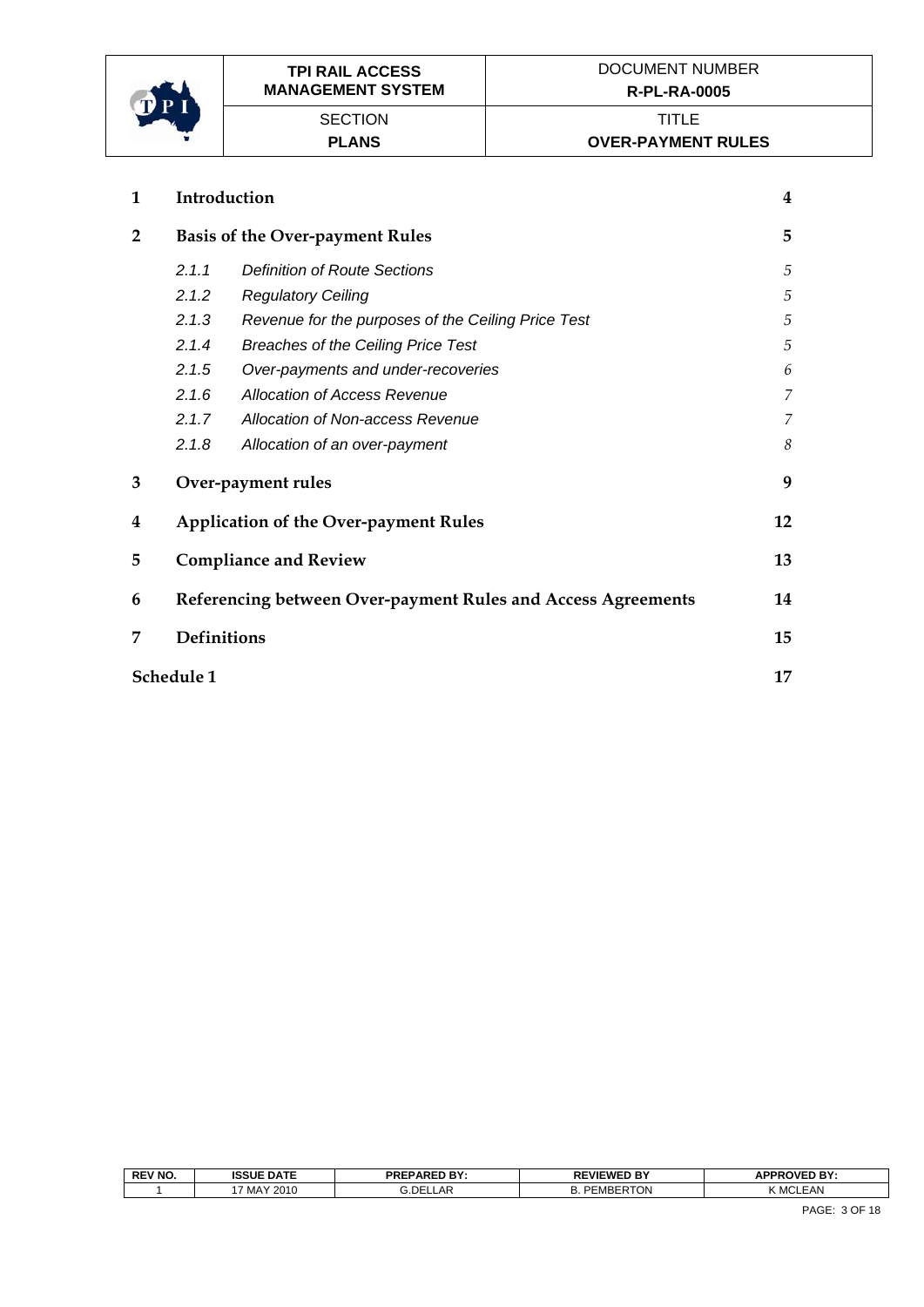<span id="page-3-0"></span>

## **Over-payment Rules**

## **1 Introduction**

These Over-payment Rules are prepared to meet the requirements of section 47 of the Railways (Access) Code 2000 (the Code), which requires that the Railway Owner will submit to the Regulator a statement of rules ('the over-payment rules') that are to apply where breaches of the Ceiling Price Test occur that could not be reasonably avoided.

The Ceiling Price Test is defined in clause 8 of Schedule 4 of the Code. This provides that an Operator, or a combination of Operators, provided with access to a Route and associated railway infrastructure must not pay more for access than the Total Costs attributable to that Route and that infrastructure. The Code provides, under Section 8(4) of Schedule 4, that where payments to the railway owner exceed Total Costs, this provision is not breached if the Over-Payment Rules approved or determined are complied with.

These Over-payment Rules give effect to the requirements in the Code that

- the excess referred to in clause 8(4) of Schedule 4 in respect of an Operator or group of Operators must at all times be within a limit – being a percentage of the relevant costs – from time to time notified by the Railway Owner to the Regulator; and
- at the end of each successive 3 year period from the commencement of access by an operator or group of operators, there must be no such excess in respect of that operator or group of operators.

TPI's Over-payment Rules provide a mechanism to:

- calculate the amount by which Total Revenue earned on a particular Route Section exceeds the Total Costs attributable to the Route Section and infrastructure; and
- reimburse Operators who are provided with access under the Code to that Route Section in the event of an over-payment.

| <b>REV NO.</b> | <b>ISSUE DATE</b> | <b>PREPARED BY:</b> | <b>REVIEWED BY</b>          | <b>APPROVED RY</b><br>ы.<br>- |
|----------------|-------------------|---------------------|-----------------------------|-------------------------------|
|                | MAY 2010          | :LLAR<br>3.DEI      | -<br>MRFR<br>RTON<br>.כ<br> | <b>FAM</b><br>MCL<br>=AN      |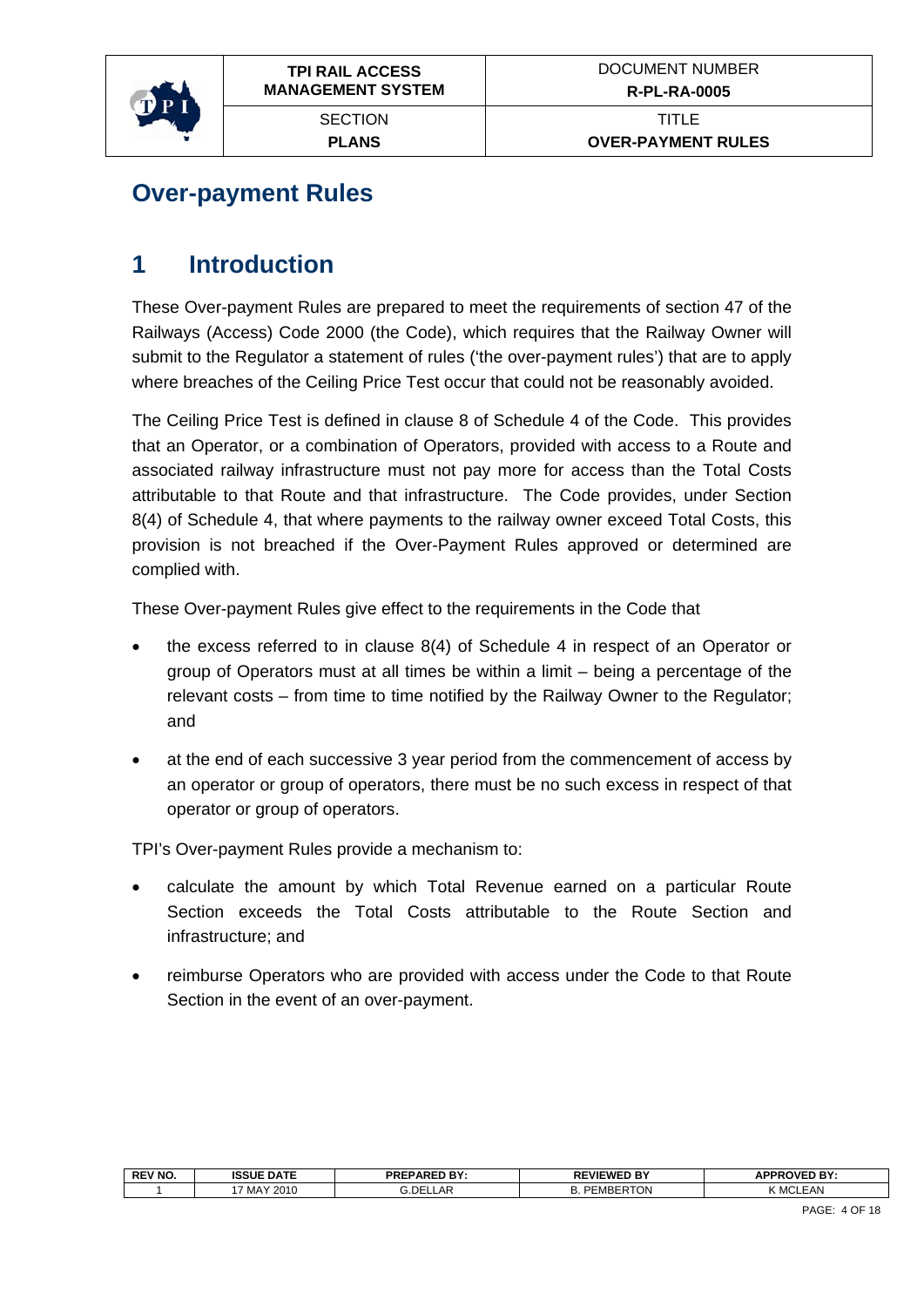<span id="page-4-0"></span>

**PLANS** 

## **2 Basis of the Over-payment Rules**

#### **2.1.1 Definition of Route Sections**

In accordance with the Code, the railway network is divided into sections (Route Sections) for management and costing purposes.

It is proposed that the railway constructed by TPI from Cloud Break to Port Hedland form one route section.

#### **2.1.2 Regulatory Ceiling**

Each Route Section has a regulatory Ceiling that will apply to all Operators when negotiating access prices and will be the basis of determining whether Total Revenue earned on the Route Section has exceeded the Total Costs.

These Total Costs will be calculated by TPI using methods set out in TPI's Costing Principles, as approved by the ERA.

#### **2.1.3 Revenue for the purposes of the Ceiling Price Test**

In determining the extent of over-payments, all Access Revenue and Non-access Revenue received by TPI for a Route Section, or part of a Route Section, and associated railway infrastructure will be included to calculate the Total Revenue attributable to that Route Section of the network.

Revenue earned from non-regime operators will also be included in evaluating TPIs compliance with Floor and Ceiling Price Test. It will also be included in assessing the extent of over-payment. However, since the Code does not provide non-regime operators with a legal entitlement to any refund for any over-payment, so such overpayments will be retained by TPI, unless otherwise specified in the access agreement with the Operator.

#### **2.1.4 Breaches of the Ceiling Price Test**

Section 47(1) of the Code states that the Over-payment Rules are to apply where breaches occur on the part of that owner that "could not reasonably be avoided".

TPI will assess revenues earned on particular Route Sections on a periodic basis to determine whether there is likely to be a breach of the Ceiling Price Test. Where it is

| <b>REV NO.</b> | <b>ISSUE DATE</b><br>ו שפפו | <b>PARED RY</b><br>DDCI<br>TNE. | <b>REVIEWED BY</b> | २ <b>OVED BY</b><br><b>IDDI</b> |
|----------------|-----------------------------|---------------------------------|--------------------|---------------------------------|
|                | 2010<br>MAY                 | <b>G.DELLAR</b>                 | PEMBERTON<br>ـر    | <b>EAN</b><br>$^{\prime}$ MCL.  |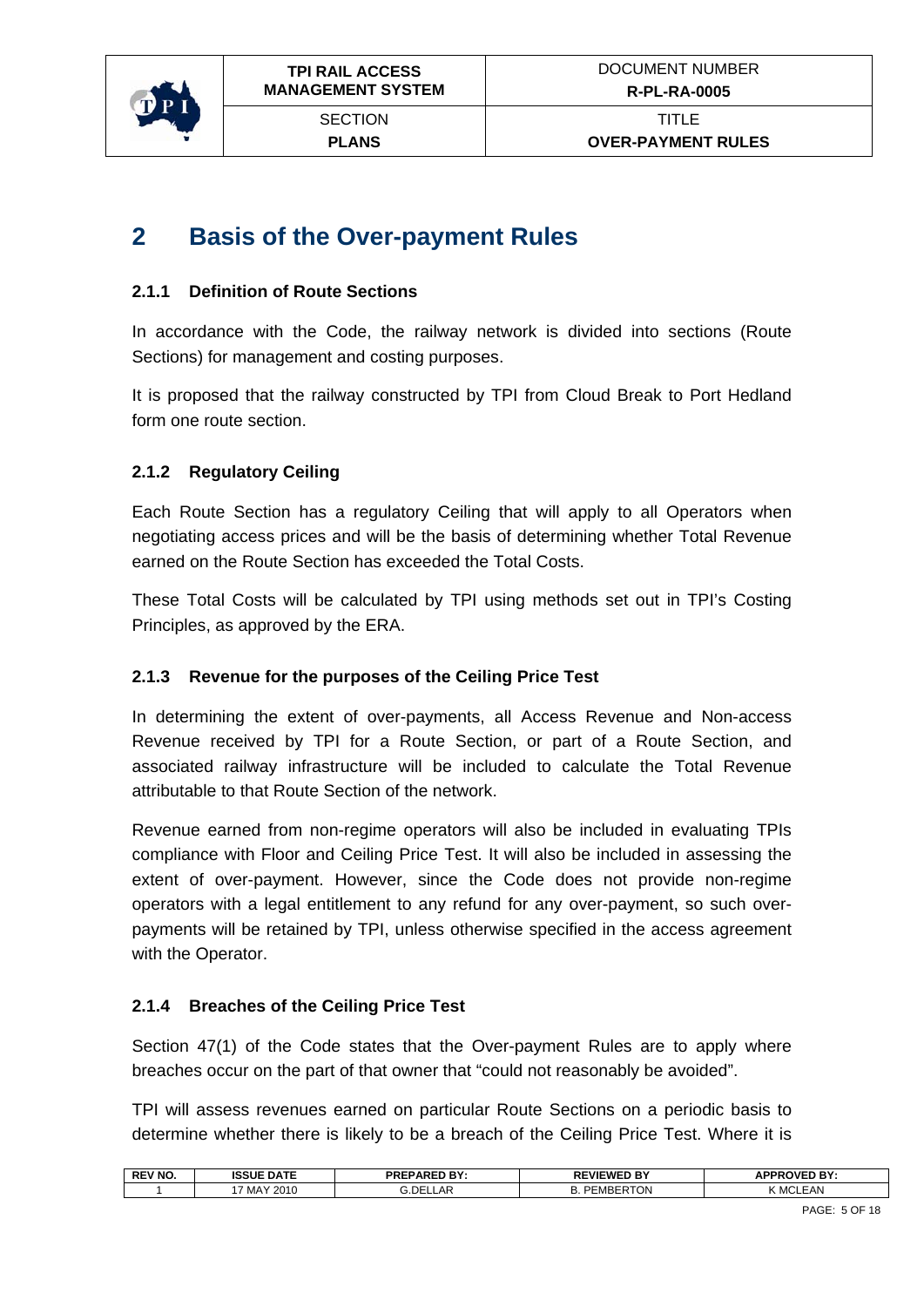<span id="page-5-0"></span>

possible to forecast potential over-payment, TPI will seek to negotiate new access prices with affected Operators to ensure that Total Revenue remains within the Ceiling.

If, breaches of the Ceiling Price Test occur as a result of variations in traffic volumes or revenue that are considered to be temporary or unpredictable in nature, then TPI will advise the ERA of the circumstances and will follow the procedure set out in these over-payment rules to deal with such over-payments.

#### **2.1.5 Over-payments and under-recoveries**

Over-payment is defined as the amount of Total Revenue received by TPI for a Route Section that exceeds the Total Costs attributed to the Route Section for a one-year period.

Under-recovery is the shortfall of Total Revenue to the Railway Owner on a Route Section for a one year period relative to the Total Costs attributed to that Route Section.

Net over-payments will be assessed over a successive three year period, during which over-payments in a particular year may be balanced out by under-recoveries in a subsequent year. Net over-payment at the end of a three year period will be paid back to Operators according to these Over-payment Rules.

Where under-recovery occurs, the Operator is not required to pay TPI compensation for such under-recovery. However, where a net under-recovery occurs in a particular 3 year period, there are circumstances in which TPI will be allowed to carry-over this net under-recovery as an "accounting balance" into the subsequent 3 year period, which may be used to offset over-payments in that subsequent three year period. This particular case is outlined below:

#### *Carry-over of under-recovery*

An under-recovery may be carried over where, as a result of having to reimburse Operators during the three year period because the breach is greater than 10% of the Ceiling, there are insufficient funds in the over-payment account for TPI to recoup an under-recovery that has occurred during the same three year period. In this case, TPI will put a case to the ERA to carry the under-recovery credits over to the next three years up to the amount TPI has been required to refund to Operators as a result of exceeding the 10% limit. If allowed, the carry-over will only apply for that one additional successive three year period.

|                                                                | APPPOVED BY- |
|----------------------------------------------------------------|--------------|
| .DE<br>cMBERTO'<br>_AF<br>'2010<br>. MAY<br>ER LON<br><u>.</u> | EAN<br>ĸл    |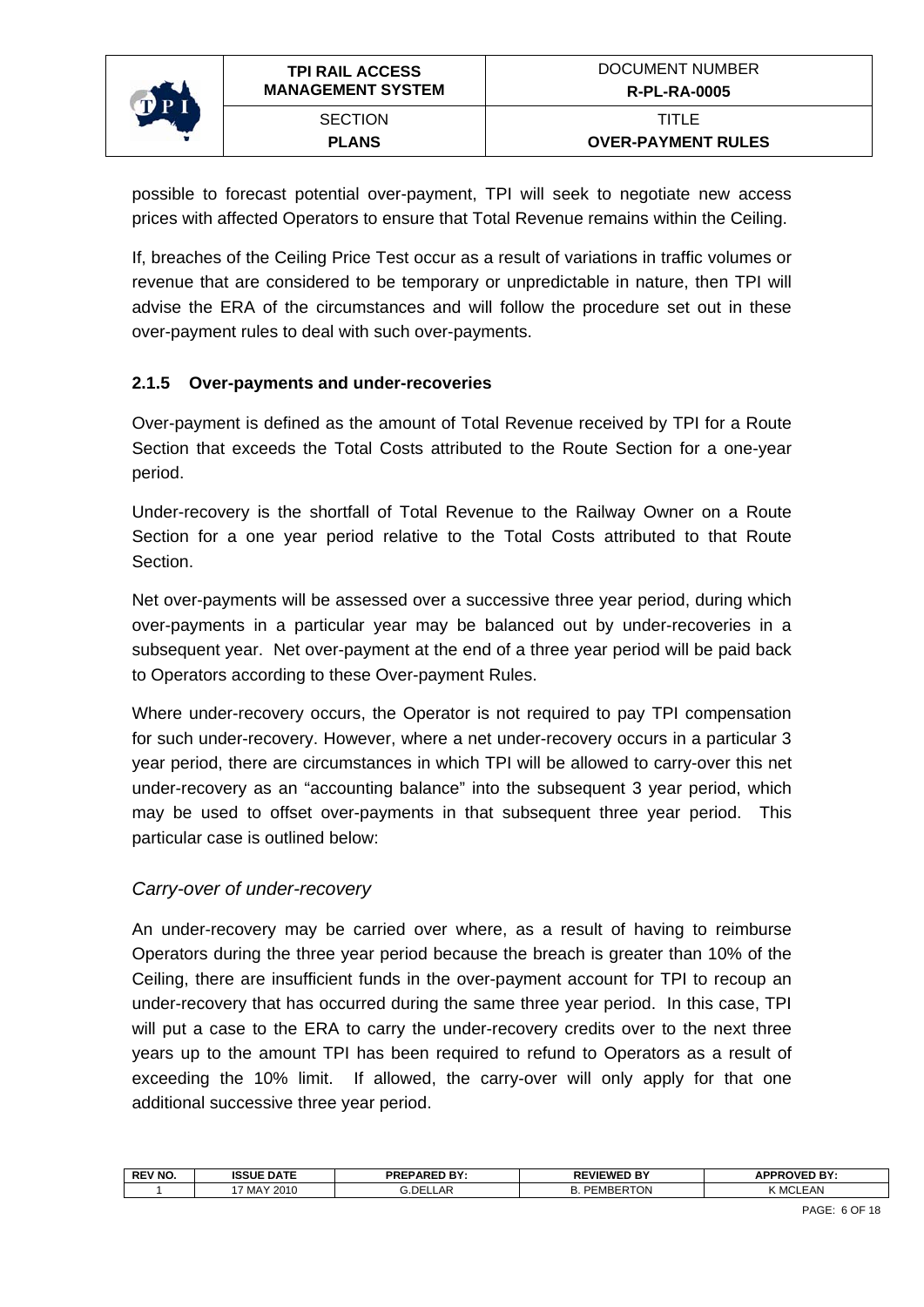<span id="page-6-0"></span>

#### **2.1.6 Allocation of Access Revenue**

The ceiling price provided by TPI to access seekers under section 9(1)(c)(i) of the Code will apply from the origin to the destination of the Route proposed by the access seeker, potentially traversing multiple Route Sections. As Total Costs are allocated on a Route Section basis, it is necessary to distribute Access Revenue earned over a particular route to individual Route Sections. This will be done in accordance with the following rules:

- 1. Access Revenue derived from a Route can only be allocated to the Route Sections on that Route.
- 2. TPI will allocate Access Revenue to cover the costs attributed to the applicable Route Section in the following order:
	- a. Incremental Costs against all applicable Route Sections;
	- b. up to the Ceiling on all applicable branch or feeder (dedicated) Route Sections; and
	- c. up to the Ceiling on all applicable shared Route Sections.

The above principles ensure that there will be no cross-subsidisation between Route Sections. Access Revenue allocated to each Route Section must at least cover the Incremental Cost.

Recovery of capital costs on branch or feeder lines ranks ahead of shared lines on the basis that there is no other traffic on these lines to fund the dedicated infrastructure and unless those costs are covered the line may close.

Where TPI and the Operators have reached agreement to a different Access Revenue allocation arrangement in an Access Agreement that arrangement would prevail.

#### **2.1.7 Allocation of Non-access Revenue**

For TPI's operations, Non-Access Revenue will consist of contributed capital (government or private). The allocation of Non-Access Revenue will only be allocated to the Route Section for which the contribution was received. Where a capital contribution is made, the value of the contribution to be used in the Ceiling Price Test is to be expressed as an annualised amount taking into account the total cost, expected life and Weighted Average Cost of Capital (WACC) determined by the ERA. Where capital expenditure occurs over multiple Route Sections the actual expenditure will be allocated to each Route Section at the time the expenditure is incurred. The above allocation principles for Access Revenue do not apply to Non-Access Revenue.

| _____          |                   |                     |                        |                     |
|----------------|-------------------|---------------------|------------------------|---------------------|
| <b>REV NO.</b> | <b>ISSUE DATE</b> | <b>PREPARED BY:</b> | <b>REVIEWED BY</b>     | <b>APPROVED BY:</b> |
|                | 17 MAY 2010       | <b>G.DELLAR</b>     | <b>PEMBERTON</b><br>D. | MCLEAN              |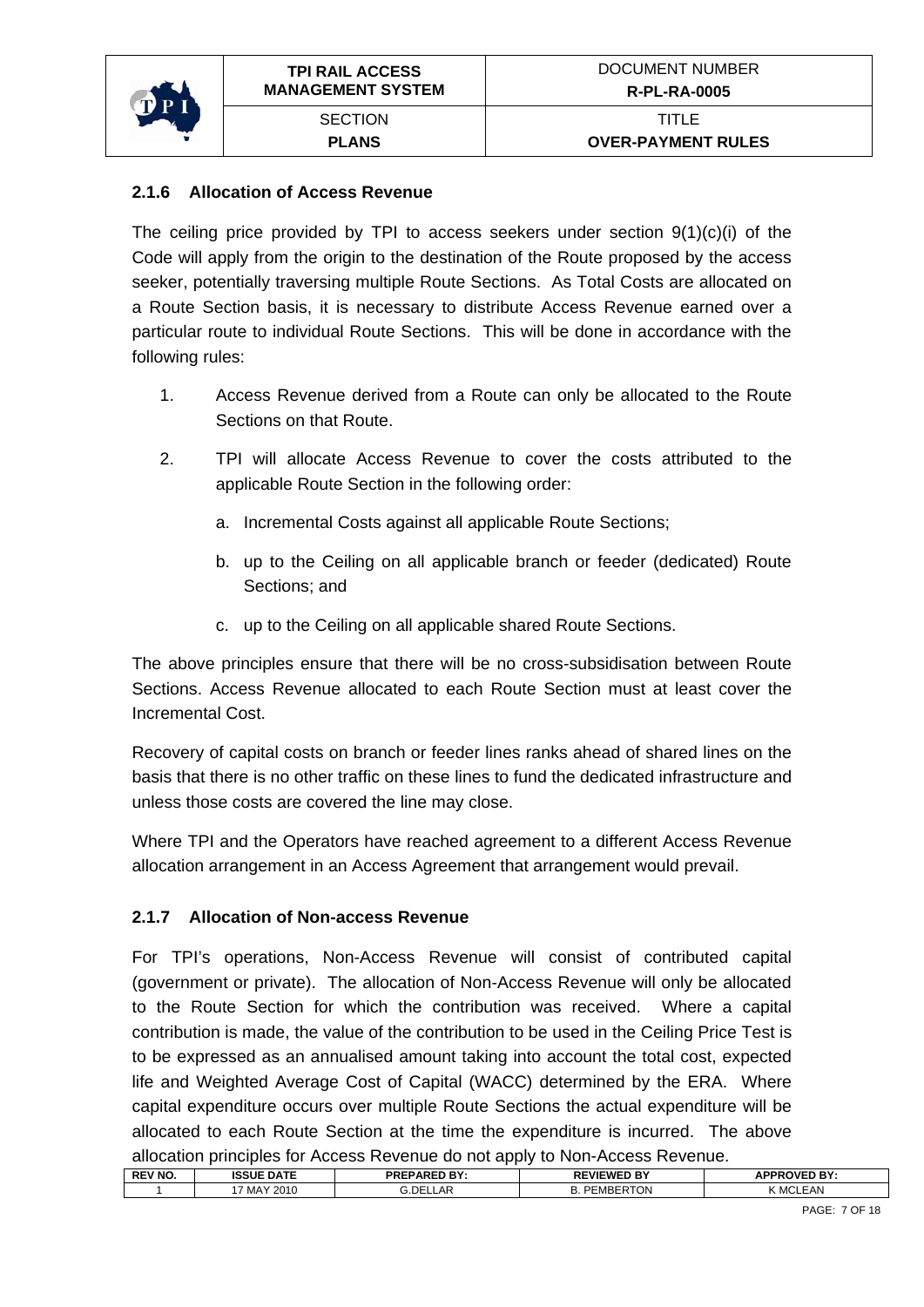<span id="page-7-0"></span>

#### **2.1.8 Allocation of an over-payment**

Where an over-payment on a Route Section occurs as a result of a breach of the Ceiling Price Test, all Operators [who have negotiated their access agreement inside the Code] who have contributed to the total revenue on that Route Section will be entitled to receive a share of the over-payment. The proportion of over-payment to be paid to each Operator will be determined by each Operator's annual Access Revenue and Non-Access Revenue above the floor recorded on the Route Section, divided by the aggregate of all Operator's Access Revenue and Non-Access Revenue above the floor recorded on the Route Section, over the preceding 12 month period from July to June. An Operator paying only the Incremental Cost on the Route will not be eligible to receive any refund.

| <b>REV NO.</b> | <b>ISSUE DATE</b> | <b>PREPARED BY:</b> | <b>REVIEWED BY</b>         | <b>APPROVED BY:</b> |
|----------------|-------------------|---------------------|----------------------------|---------------------|
|                | ' MAY 2010        | LAR.<br>a.DEL1      | `ERTON<br>-<br>:MBER<br>υ. | <b>K MCLEAN</b>     |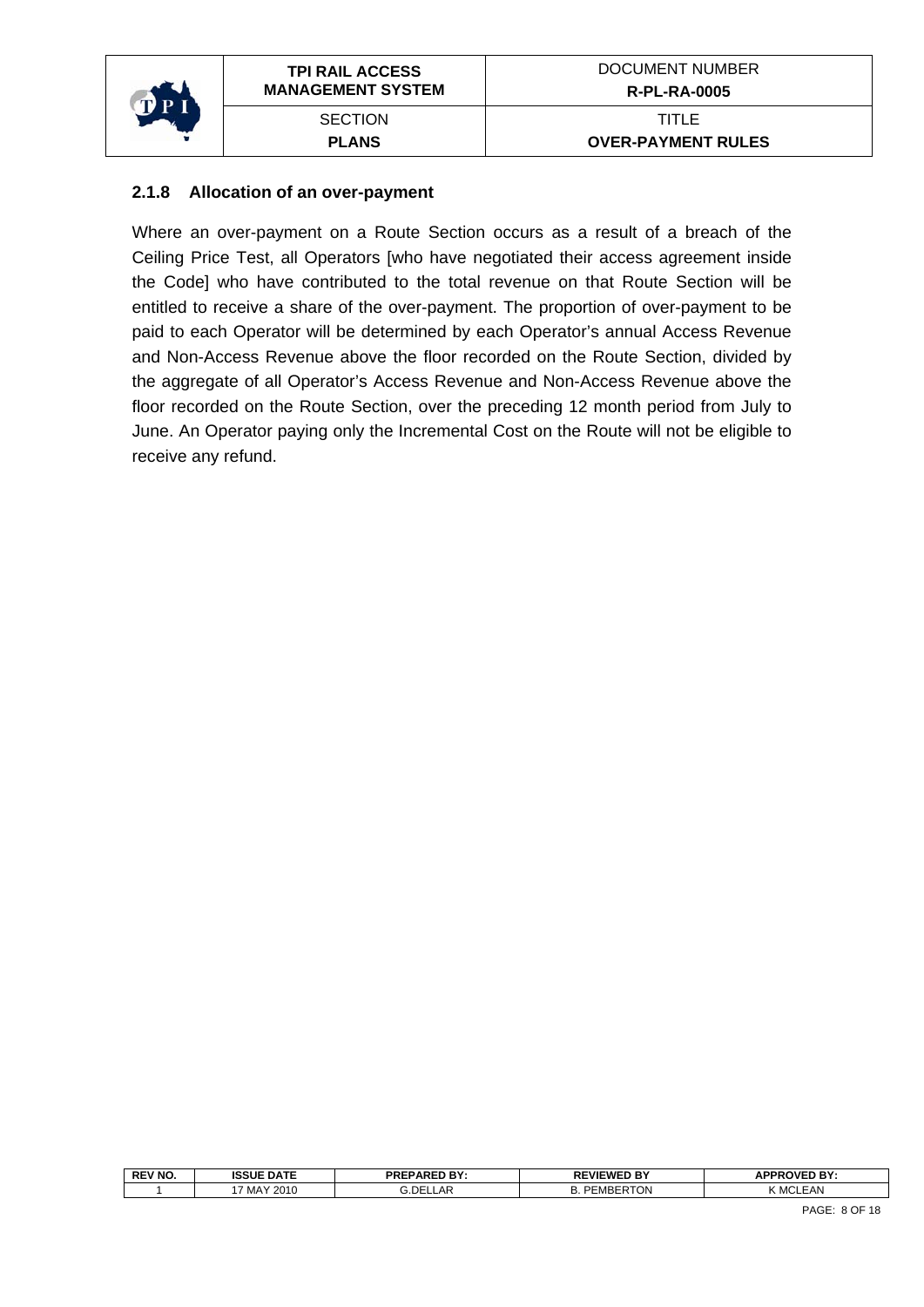<span id="page-8-0"></span>

## **3 Over-payment rules**

These Over-payment Rules apply where breaches of the ceiling could not reasonably be avoided.

- 1. TPI will calculate over-payments in respect of each Route Section for a financial year. For the purpose of the Overpayment Rules, the financial year commences on 1 July and finishes on 30 June. The commencement date for the Overpayment Rules will be 1 July of the financial year following completion of the approval process for all regulatory documents required to be put in place under the Act and the Code (being the segregation arrangements, the four Part 5 instruments and the floor and ceiling costs).
- 2. Where an over-payment is greater than the 10% allowed for breaches of the Ceiling for that Route Section for the financial year, TPI must reimburse the Operators on that Route Section of the amount of over-payment, calculated on a pro-rata basis according to the formula in rule 3 below, within 3 months of the end of the financial year.
- 3. Payments to Operators will be allocated based on the total annual Access Revenue above the Floor by each Operator on the Route, in accordance with the following formula:

| An Operators (b) annual Access                | Amount of Net Overpayment plus         |
|-----------------------------------------------|----------------------------------------|
| Revenue above the Floor, plus Non-<br>$\star$ | interest accrued for the Route section |
| Access Revenue (received from that            |                                        |
| Operator) for the Route Section               |                                        |

Total Annual Access Revenue (a) above the Floor, plus total Non Access Revenue, for the Route Section

Notes:

- (a) Includes Regime and non-Regime Operators.
- (b) Only Operators who have negotiated inside the Code are eligible for a share of the net over-payment.
- 4. TPI is to establish an Over-payment account.

| <b>REV NO</b> | <b>ISSUE DATE</b> | <b>PREPARED BY</b><br>$\sim$ $\sim$ . | <b>REVIEWED BY</b> | <b>APPROVED BY:</b> |
|---------------|-------------------|---------------------------------------|--------------------|---------------------|
|               | ' MAY 2010        | LAR<br>G.DELI                         | ר ⊓רי<br>DE<br>MBE | LEAN<br>K MCI       |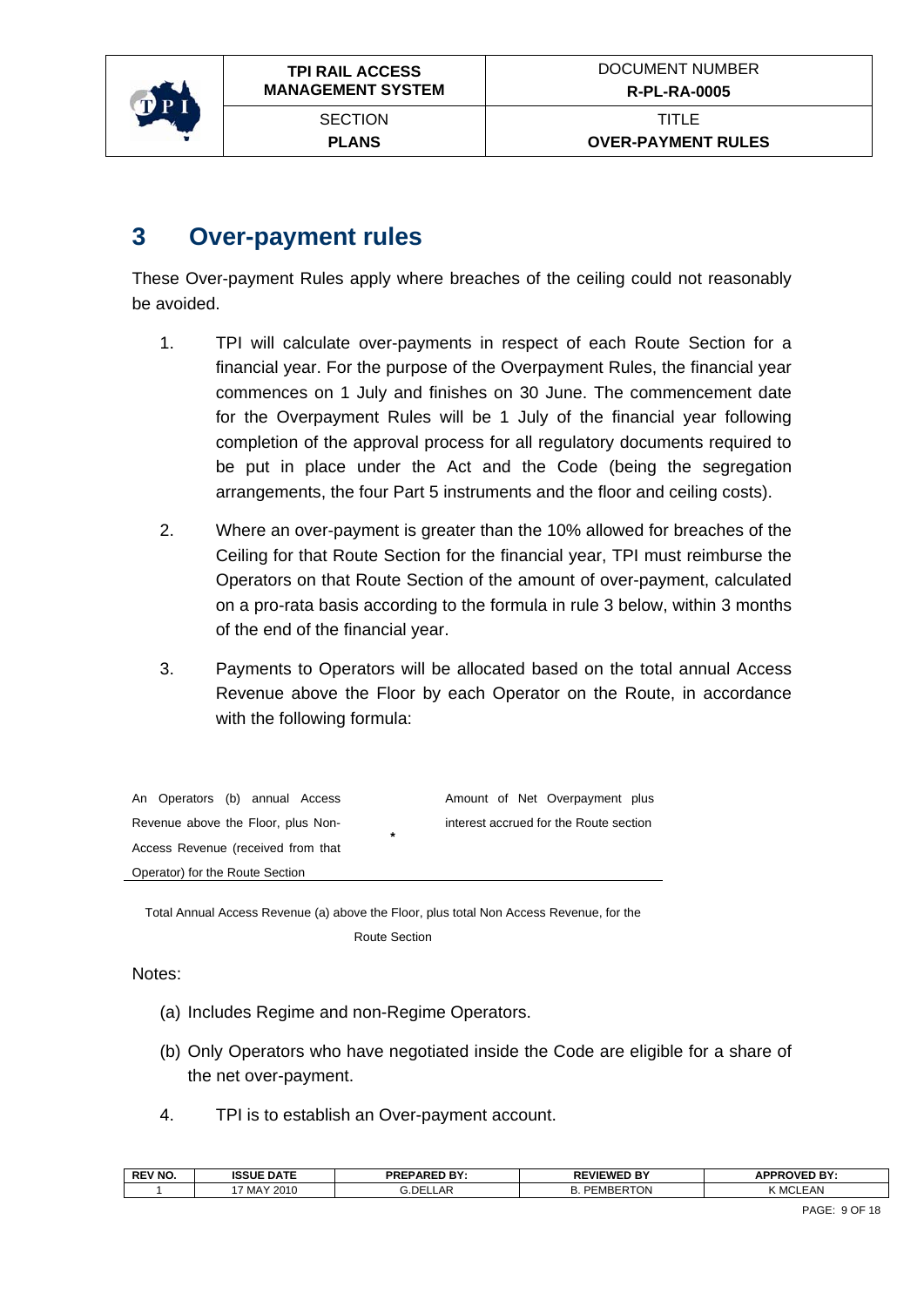

- 5. The Over-payment account is to be credited with all over-payments that are equal to or less than the 10% amount allowable for breaches of the Ceiling level for the financial year.
- 6. Any over-payment for the previous financial year shall be calculated by 31 July of each year and credited to the over-payment account. The overpayment will be treated as if it were credited to the Over-payment account on 1 July of each year.
- 7. TPI will credit interest to the Over-payment account, calculated daily on the balance in the account, using a rate equal to the 10 year long term bond rate calculated on 30 June each year, or if 30 June falls on a day which is not a business day, the rate published on the first business day after that date.
- 8. At the end of the initial three year period (from the commencement date of these Rules) and the end of each subsequent three year period, TPI will distribute the funds in the Over-payment account to Operators who have negotiated inside the regime in accordance with the formula in Rule 3, within three months of the end of the financial year.
- 9. The ERA must approve any payments from the Over-payment account prior to disbursement.
- 10. The Over-payment account will be audited each year, completed by 31 August, by an independent auditor appointed by TPI, at TPI's expense. The audit will ensure each amount credited to the account is correct and that the interest credited and payment of amounts to Operators from the account is correct and consistent with these Rules. TPI will provide the auditor's report to ERA when it is completed.
- 11. If there is a discrepancy between the audited and confirmed over-payment and that calculated by TPI, an adjustment is to be made to the Overpayment account as if it occurred on 31 July.
- 12. TPI must enter into a legally binding agreement with those Operators with Access Agreements negotiated inside the Code and the person or persons described in Part 1 of Schedule 1 to these Over-payment Rules. That agreement should contain the provisions described in Part 2 of Schedule 1 to these Overpayment Rules. The agreement must remain in force and effect and bind the parties to the agreement so long as any amount remains

| i.DE<br><b>EMBERTON</b><br><b>LEAN</b><br>_AF<br>MAY 2010<br>ĸл<br>◡. | <b>REV NO.</b> | <b>ISSUE DATE</b> | <b>PREPARED BY:</b> | <b>REVIEWED BY</b> | <b>APPROVED BY:</b> |
|-----------------------------------------------------------------------|----------------|-------------------|---------------------|--------------------|---------------------|
|                                                                       |                |                   |                     |                    |                     |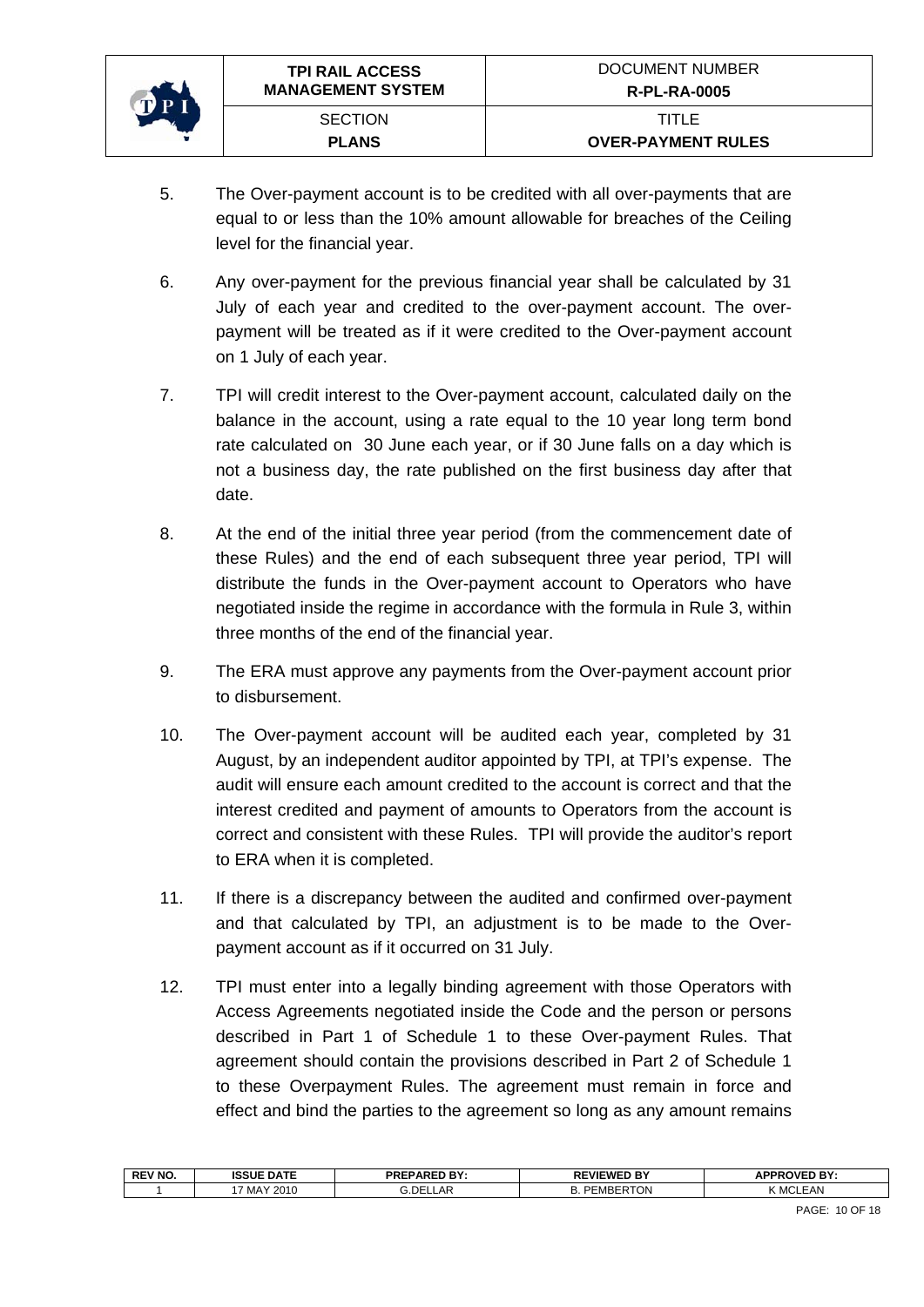

standing to the credit of the Over-payment Account and has not been distributed in accordance with paragraph 8.

13. The Over-payment Rules apply where breaches of the ceiling could not reasonably be avoided.

| <b>REV NO.</b> | <b>ISSUE DATE</b> | <b>PREPARED BY:</b><br>.                   | <b>REVIEWED BY</b> | <b>APPROVED BY:</b> |
|----------------|-------------------|--------------------------------------------|--------------------|---------------------|
|                | MAY 2010          | . DEI<br>$\sim$<br>$\mathbf{A}$<br>'LLLAI\ | :MBEF<br>UN<br>υ.  | <b>K MCLEAN</b>     |
|                |                   |                                            |                    |                     |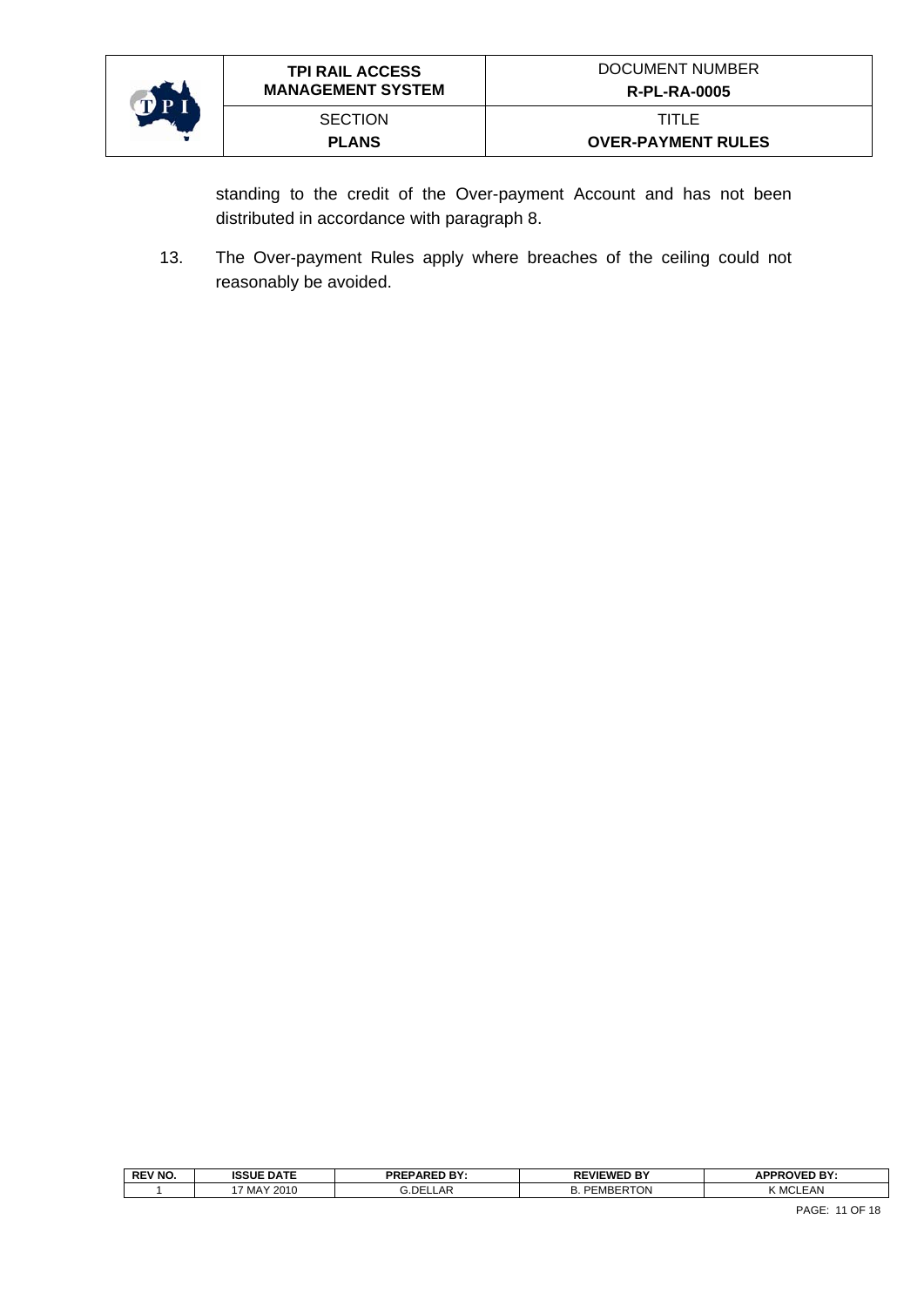<span id="page-11-0"></span>

**PLANS** 

## **4 Application of the Over-payment Rules**

The examples shown in Table 1 below demonstrate how these rules apply. Years 1, 2 and 3 show over-payments and under-recoveries (denoted by a minus sign) for a route section. All Operators are also assumed to be in the Regime and have met their Floor costs.

The annual interest rate assumed is 5% compounded, which given the deposit occurs annually would only apply to year one and two deposits. It is also assumed that the Ceiling cost for the route section in the examples below is \$100,000, and overpayments in excess of \$10,000 are reimbursed immediately.

Example 4 refers to the one exception, the carrying over of under-recovery credits to the next three-year period may apply. In this example, TPI incurred a breach of 20 percent above the ceiling in year 1. At the end of year 1, it has to reimburse operators \$10,000 and deposit \$10,000 into the interest bearing account. However, in year 2, TPI incurred an under-recovery of 15 percent. Assuming that the revenue from access is exactly at the ceiling in year 3, there are now insufficient funds to compensate TPI in the interest bearing account for the three-year period. In this example, the ERA may approve a carry-over in under-recovery credits of \$5,000.

If an Operator has negotiated access outside the Regime then its share of the overpayments would go to TPI. For instance, if in Example 3 that route section comprised only non-Regime operators then the total accrued principal in the interest bearing account, ie. \$15,000, and interest earned, ie. \$1,275, would go to TPI.

|                |                                   | Example 1           | Example 2  | Example 3           | Example 4  |                     |
|----------------|-----------------------------------|---------------------|------------|---------------------|------------|---------------------|
|                | Net annual over or under payment  |                     |            |                     |            |                     |
|                |                                   |                     |            | \$10,000            | \$20,000   |                     |
| Year 1         |                                   | \$10,000            | \$10,000   |                     |            |                     |
| Year 2         |                                   | $-$10,000$          | $-$30,000$ | \$5,000             | $-$15,000$ |                     |
| Year 3         |                                   | \$0                 | \$0        | $-$10,000$          | \$0        |                     |
|                | Total of the 3 year period        | \$0                 | $-$20,000$ | \$5,000             | \$5,000    |                     |
|                |                                   |                     |            |                     |            |                     |
|                | Reimbursed to operators           | \$0                 | \$0        | \$0                 | \$10,000   |                     |
|                | <b>Accrued Principal in Trust</b> | \$10,000            | \$10,000   | \$15,000            | \$10,000   |                     |
|                | <b>Accrued Interest in Trust</b>  | \$1,025             | \$1,025    | \$1,275             | \$1,025    |                     |
|                |                                   |                     |            |                     |            |                     |
| Refund to TPI  |                                   | \$10,000            | \$10,000   | \$10,000            | \$10,000   |                     |
|                | Refund to operators               | \$1,025             | \$1,025    | \$6,275             | \$1,025    |                     |
|                | Carry forward of credit           | \$0                 | \$0        | \$0                 | \$5,000    |                     |
| <b>REV NO.</b> | <b>ISSUE DATE</b>                 | <b>PREPARED BY:</b> |            | <b>REVIEWED BY</b>  |            | <b>APPROVED BY:</b> |
|                | 17 MAY 2010                       | <b>G.DELLAR</b>     |            | <b>B. PEMBERTON</b> |            | <b>K MCLEAN</b>     |

#### **Table 1. Examples illustrating operation of the trust account**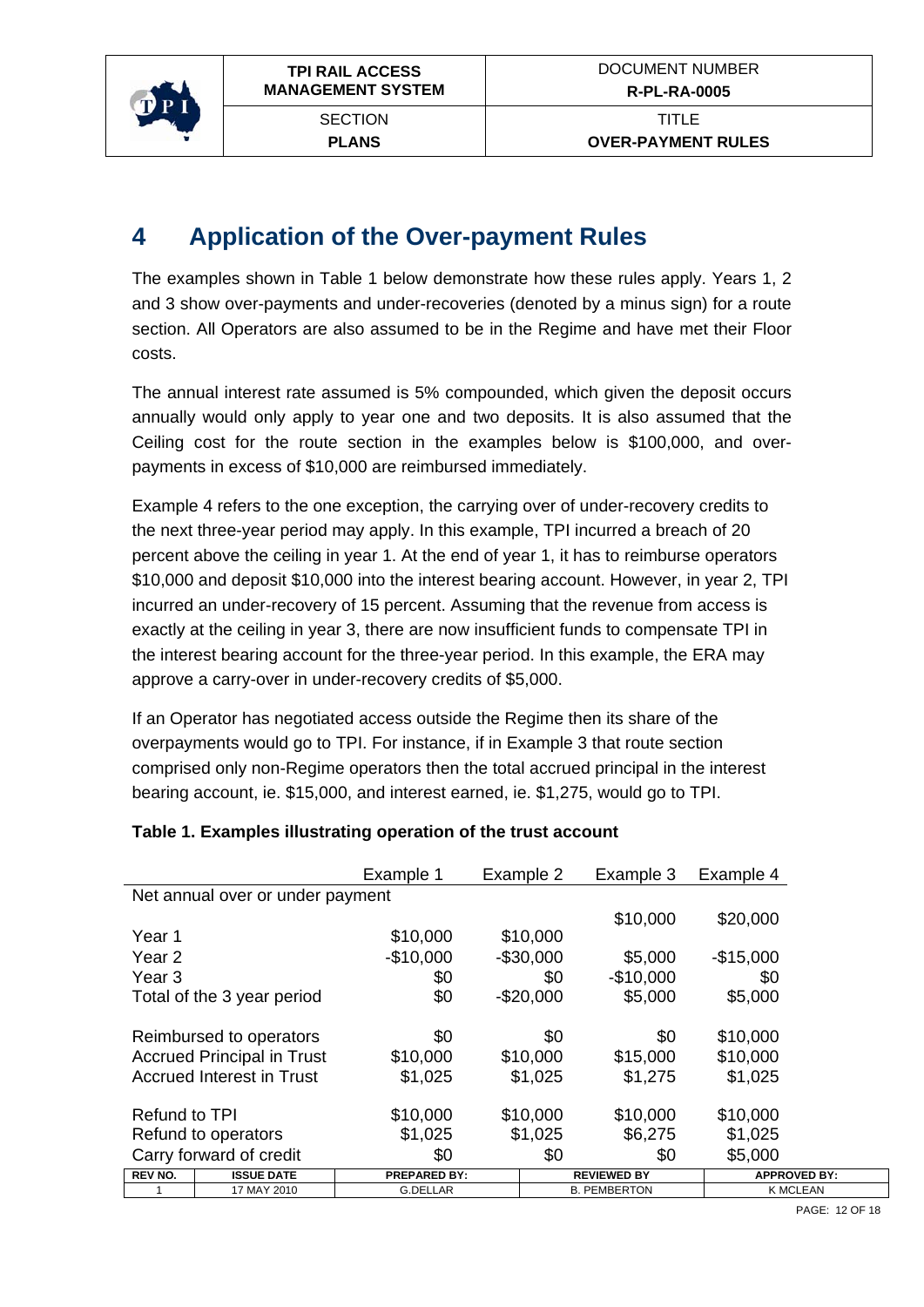<span id="page-12-0"></span>

**PLANS** 

## **5 Compliance and Review**

TPI agrees to a review of the Over-payment Rules by the ERA, through a public consultation process, two years after the date when all regulatory instruments required under the Act and the Code for TPI's railway have been approved by the ERA. It is expected that the review will commence on 1 October 2012 and that TPI will provide the ERA with its proposed Over-payment Rules on that date.

Stakeholders have the ability to express any concern to the ERA which may arise at any time and the ERA will investigate such claims.

The ERA has the power under the Code to amend the Over-payment Rules at any time and Access Seekers and Operators can at any time request the ERA to consider amendments.

TPI agrees to the monitoring by the ERA of its compliance with the Over-payment Rules through an audit of TPI's obligations under its Over-payment Rules conducted every three years. This audit will be carried out by an Independent Auditor approved by the ERA, with TPI managing and funding the audit. The scope of the audit will be determined by the ERA. It is expected that the first audit will commence at the end of the 2012-13 financial year.

The final audit report will be provided to the ERA. The ERA will publish this report on its web site (excluding confidential information).

In addition to the three-yearly audit cycle, TPI will provide the results of its annual Overpayment audits to the ERA.

The ERA can also commission special audits at any time on any Over-payment Rules issue where additional assurance is required.

| <b>REV NO</b> | <b>ISSUE DATE</b> | <b>PREPARED BY:</b><br>ום ' | D BY<br><b>REVIEWEI</b>       | <b>OVED BY.</b><br>.<br>- |
|---------------|-------------------|-----------------------------|-------------------------------|---------------------------|
|               | MAY 2010          | ∟AR<br>.DEI                 | –~<br>-<br>MRER<br>RTON<br>υ. | $ -$<br>.AN<br><b>IVI</b> |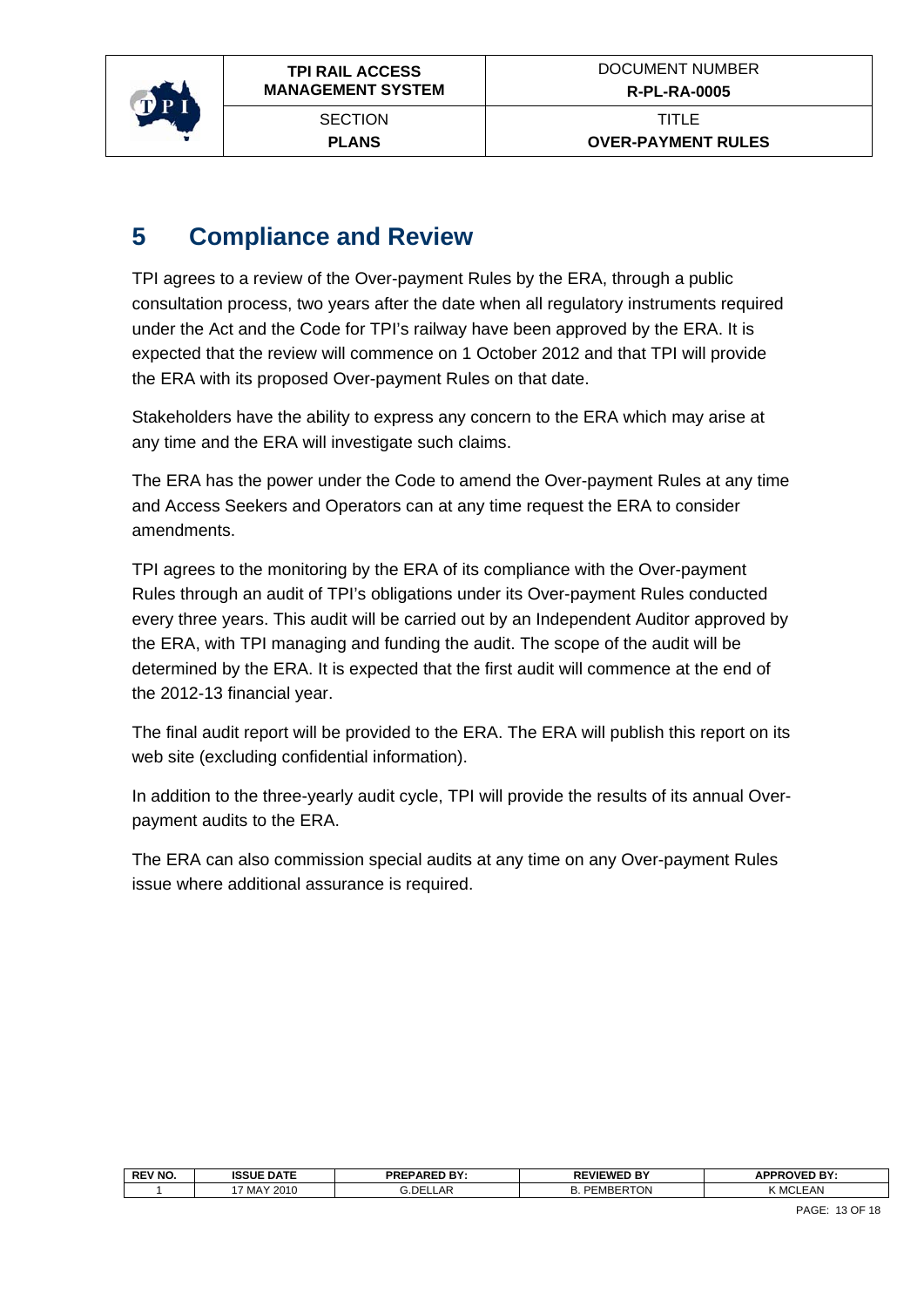<span id="page-13-0"></span>

### **6 Referencing between Over-payment Rules and Access Agreements**

TPI will ensure, where possible, that those sections of access agreements under the Code which relate to requirements set out in the Over-payment Rules are referenced to the relevant clauses in the Over-payment Rules in order to ensure that consistency is maintained between these access agreements and the Over-payment Rules.

| (MCI | <b>REV NO.</b> | <b>ISSUE DATE</b> | <b>PREPARED BY:</b> | <b>REVIEWED BY</b>                | <b>APPROVED BY:</b> |
|------|----------------|-------------------|---------------------|-----------------------------------|---------------------|
|      |                | MAY 2010          | 3.DEI<br>LLAR       | <sup>6</sup> TON<br><b>PEMBER</b> | <b>EAN</b>          |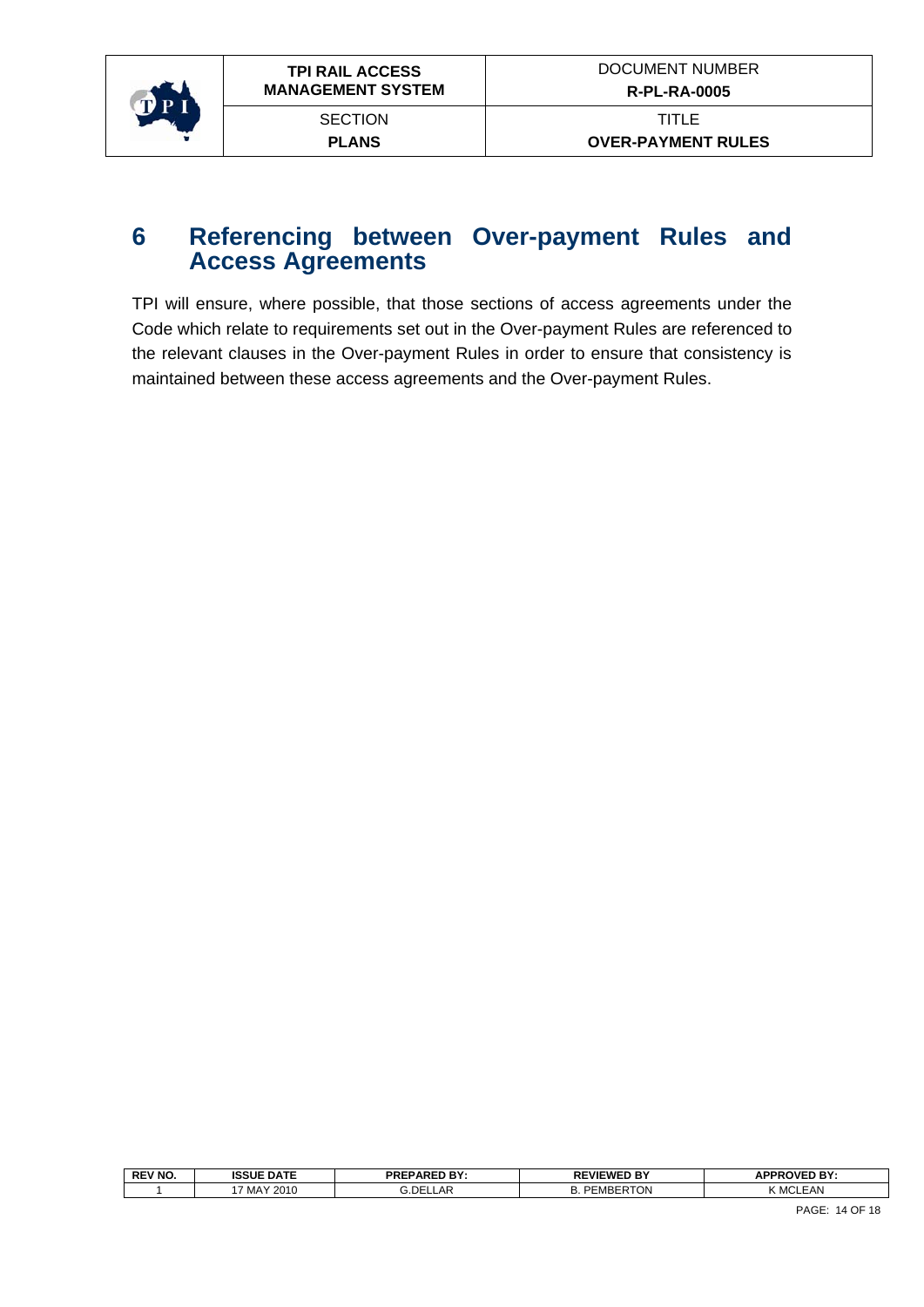<span id="page-14-0"></span>

# **7 Definitions**

| <b>Access Agreement</b>        | Means an agreement in writing under the Code between<br>the railway owner and an entity for access by that entity.                  |  |  |
|--------------------------------|-------------------------------------------------------------------------------------------------------------------------------------|--|--|
| <b>Access Related Function</b> | Means the functions involved in arranging the provision<br>of access to Railway Infrastructure under the Code                       |  |  |
| <b>Access Revenue</b>          | Means all income received by TPI for the provision of<br>track access to Operators and other entities                               |  |  |
| Act                            | Means the Railways (Access) Act 1998                                                                                                |  |  |
| Ceiling                        | Means the sum of costs equal to Total Costs                                                                                         |  |  |
| <b>Ceiling Price Test</b>      | Means the Ceiling Price Test as defined in Clause 8,<br>Schedule 4 of the Code                                                      |  |  |
| Code                           | Means the Railways (Access) Code 2000                                                                                               |  |  |
| <b>Costing Principles</b>      | Means the principles, rules and practices determined by<br>the ERA in accordance with section 46 of the Code                        |  |  |
| <b>ERA</b>                     | Means the Economic Regulation Authority, the Western<br>Australian Independent Rail Access Regulator under<br>Section 13 of the Act |  |  |
| Entity                         | Means a corporation, partnership, trustee or other person                                                                           |  |  |
| Floor                          | Means the sum equal to the total of Incremental Costs                                                                               |  |  |
| <b>Floor Price Test</b>        | Means the Floor Price Test as defined in Clause 7,<br>Schedule 4 of the Code                                                        |  |  |
| <b>Incremental Cost</b>        | Means Incremental costs as defined in Clause 1,<br>Schedule 4 of the Code                                                           |  |  |
| <b>Network</b>                 | Means the track and infrastructure controlled by TPI to<br>which access has or can be granted under an Access<br>Agreement          |  |  |

| <b>REV NO.</b> | <b>ISSUE DATE</b> | DOCDADED DV.<br>รเร⊾<br>. ו סי<br>- | <b>LVIEWED BY</b><br>ᇛ           | <b>OVED BY:</b><br><b>DDD</b><br>71    |
|----------------|-------------------|-------------------------------------|----------------------------------|----------------------------------------|
|                | 2010<br>MAY       | DEI.<br>∟AR<br>                     | <b>RTON</b><br>РF<br><b>MBFF</b> | ız i<br><b>EAN</b><br>. M <sup>o</sup> |
|                |                   |                                     |                                  |                                        |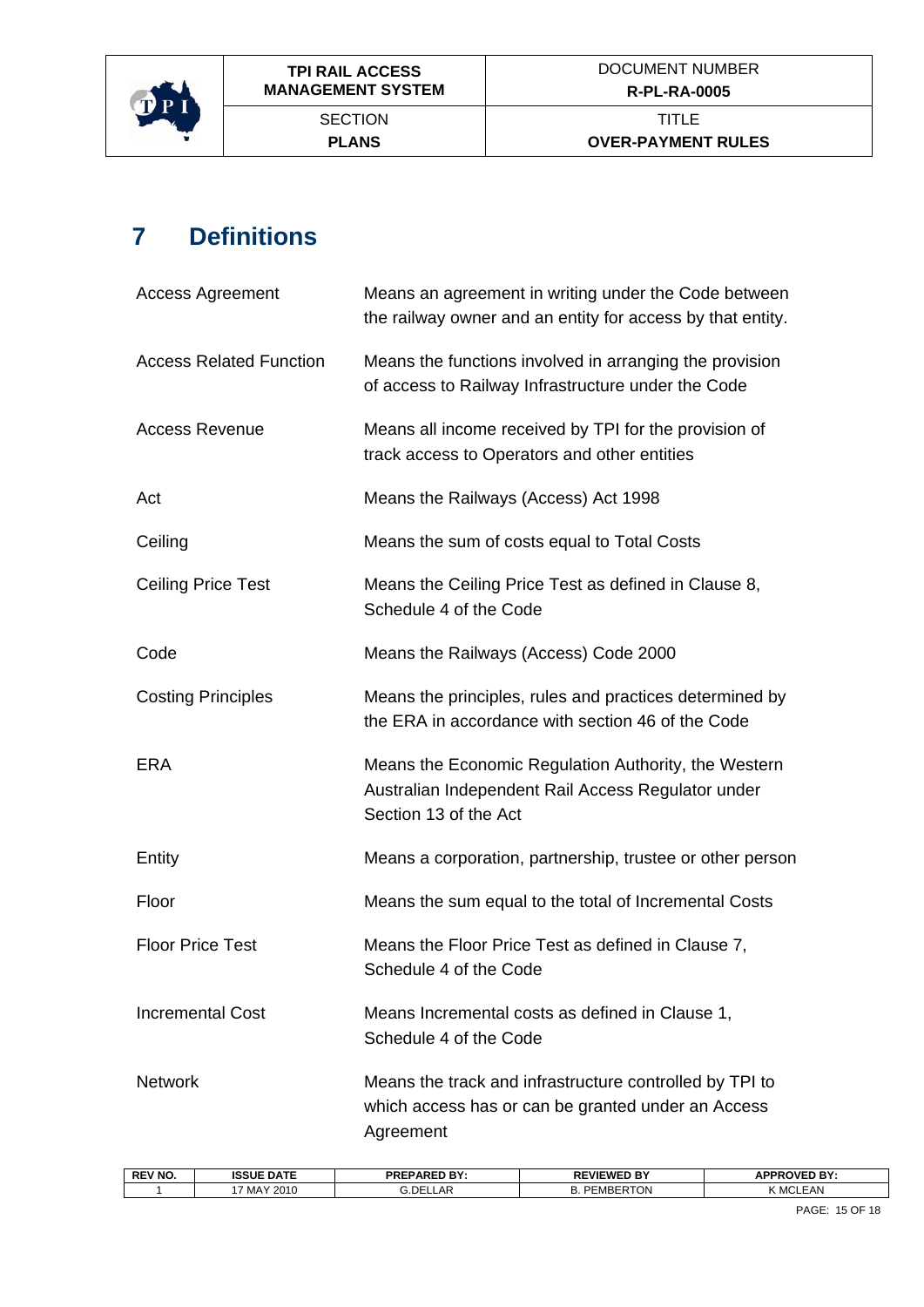

| Non-access Revenue     | Means revenue received by TPI that may include private<br>and government contributions in accordance with the<br>ERA's approved Costing Principles to apply to TPI |  |  |
|------------------------|--------------------------------------------------------------------------------------------------------------------------------------------------------------------|--|--|
| Non-regime Operator    | Means entities to which track access is provided under<br>arrangements outside of the Code                                                                         |  |  |
| Operator               | Means an entity to which access is provided under an<br>access agreement                                                                                           |  |  |
| Railway Infrastructure | Has the meaning assigned to Railway Infrastructure in<br>Section 3 of the Code                                                                                     |  |  |
| <b>Railway Owner</b>   | Means the person having the management and control of<br>the use of the Railway Infrastructure                                                                     |  |  |
| Route                  | Means those parts of the railways network and<br>associated infrastructure to which the Code applies, and<br>includes part of a route                              |  |  |
| Route section          | Refers to the sections of the railway network as divided<br>for management and costing purposes                                                                    |  |  |
| <b>Total Cost</b>      | Means Total Cost as defined in Clause 1, Schedule 4 of<br>the Code                                                                                                 |  |  |
| <b>Total Revenue</b>   | Means the sum of Access Revenue and Non-Access<br>Revenue                                                                                                          |  |  |
| <b>TPI</b>             | Means The Pilbara Infrastructure Pty Ltd                                                                                                                           |  |  |

| <b>REV NO.</b> | <b>ISSUE DATE</b> | <b>PREPARED BY:</b><br>. | <b>REVIEWED BY</b><br>ט ש              | <b>IPPROVED BY:</b><br>1 L<br>ы.<br>гu |
|----------------|-------------------|--------------------------|----------------------------------------|----------------------------------------|
|                | MAY 2010          | ∟AP.<br>DE'              | $-0.1$<br>∍⊏⊳<br>.ON.<br>.<br><u>.</u> | $ -$<br>$\sim$<br>.AN<br>IVII.         |
|                |                   |                          |                                        |                                        |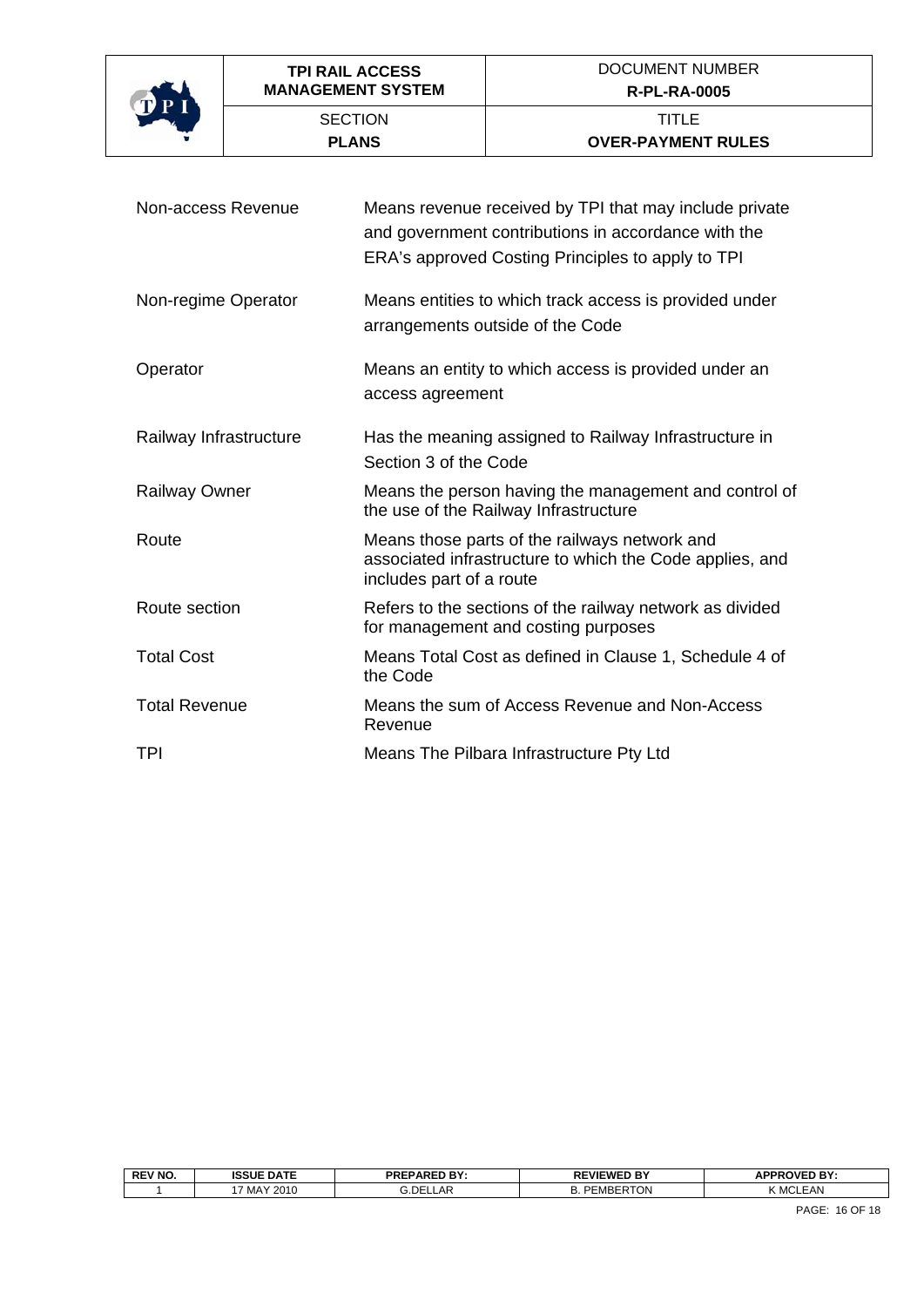<span id="page-16-0"></span>

## **Schedule 1**

**TO BE ATTACHED TO TPI'S TRACK ACCESS AGREEMENT AS A SCHEDULE FOR OPERATORS WHO HAVE NEGOTIATED AN ACCESS AGREEMENT INSIDE THE REGIME** 

#### **PART 1 – ADDITIONAL PARTIES**

Fortescue Metals Group Ltd (A.C.N. 109 264 262) of Level 2, 87 Adelaide Terrace East Perth WA 6004 (being hereinafter in this Schedule referred to as the "Guarantor")

#### **PART 2 – PRESCRIBED PROVISIONS**

#### **1. Establishment of Over-payments Account**

Within seven (7) days of the date of this agreement TPI must, in accordance with Rule (4) of the Over-payments Rules, establish within its books of account an account to be styled "Over-payments Account" and must maintain at all times during the continuation of this agreement.

#### **2. Operation of Over-payments Account**

TPI must at all times operate the Over-payments Account in a manner consistent with the requirements of the Over-payment Rules and must make payments to the operator in a manner and at the times contemplated by the Over-payment Rules.

#### **3. Guarantee and Indemnity**

In consideration of TPI and the Operator entering into this agreement:

- (1) The Guarantor guarantees the due and punctual payment by TPI of the payment to be made by TPI to the Operator pursuant to the Over-payment Rules.
- (2) The Guarantor agrees that if TPI shall go into liquidation the following provisions shall apply:
	- (a) the Guarantor will not prove in such liquidation in competition with the Operator to the extent of any amount due and payable to the Operator from the Over-payments Account.
	- (b) The Guarantor will forthwith if required by the Operator in writing prove in any such liquidation for all monies owed by the Guarantor to Operators hereunder

|                | <u>Such inquidation for all filohics owed by the Ouarantor to Operators heredrigen</u> |                     |                     |                     |  |
|----------------|----------------------------------------------------------------------------------------|---------------------|---------------------|---------------------|--|
| <b>REV NO.</b> | <b>ISSUE DATE</b>                                                                      | <b>PREPARED BY:</b> | <b>REVIEWED BY</b>  | <b>APPROVED BY:</b> |  |
|                | 7 MAY 2010                                                                             | G.DELLAR            | <b>B. PEMBERTON</b> | K MCLEAN            |  |